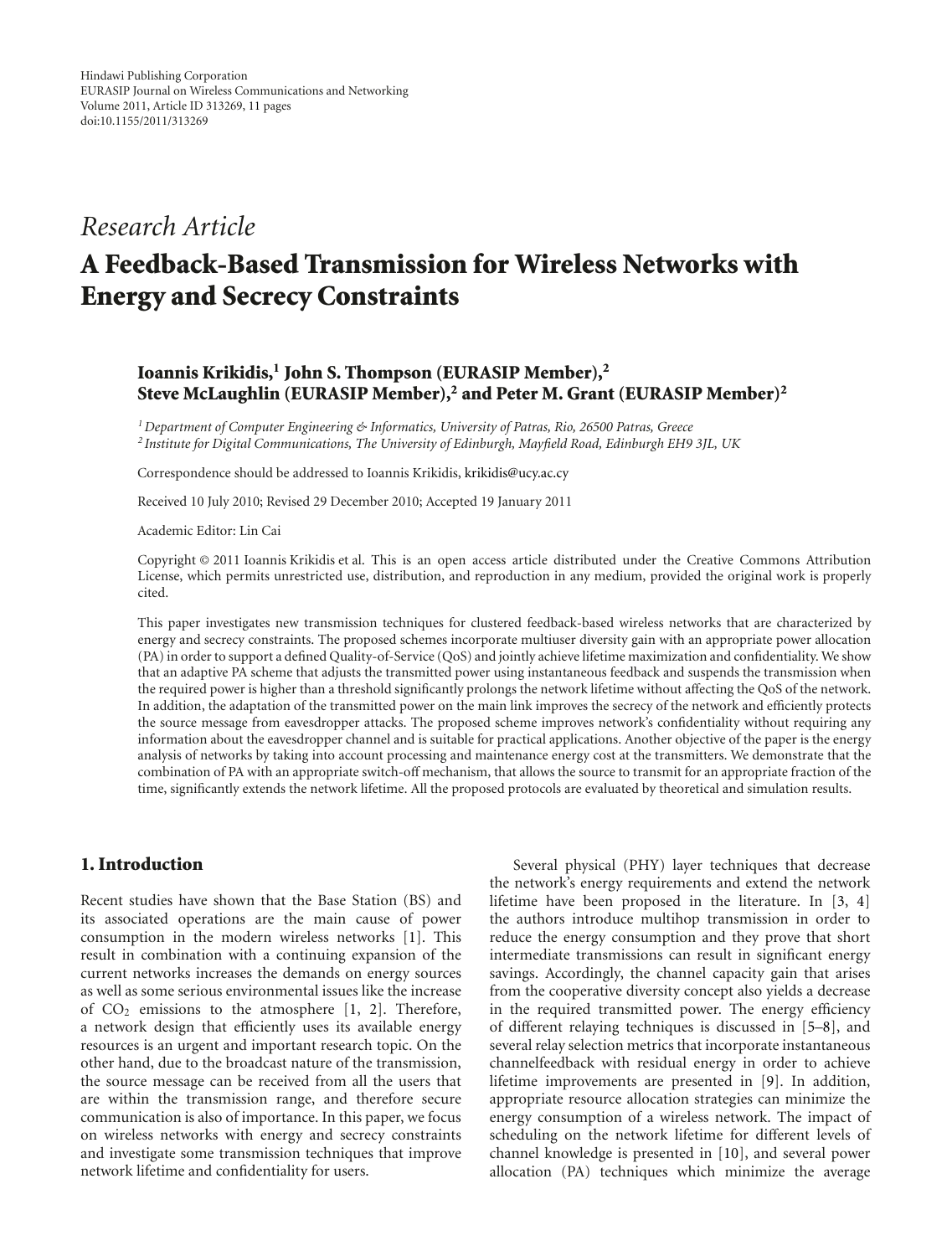transmission power for different network configurations are discussed in [11–13]. On the other hand, in addition to the energy cost associated with the transmission process, data processing and system maintenance also contribute to the energy consumption at the transmitters [6]. In [14], the authors take into account the processing cost and they prove that dedicated relaying (fixed relaying) is more energy efficient than user cooperation (mobile relaying). Finally, a burst transmission system that switches off the transmitter for a fraction of time in order to reduce the processing cost and accumulate energy for future transmissions is analyzed in [15, 16] from an information theoretic standpoint. However, the quality of the instantaneous link is not taken into account, and PA as well as QoS issues are not discussed.

As for secure communication, various PHY layer techniques that increase the perfect secrecy capacity [17, 18] of a wireless network have recently been investigated. In [19], the authors propose a joint scheduling and PA scheme in order to maximize security for a downlink scenario with secrecy constraints. Another PHY layer approach that employs an appropriate distributed beamforming design, which forces the source signal to be orthogonal to the instantaneous eavesdropper channel, has been reported in [20, 21]. The application of the cooperative (relaying) concept at the PHY layer as a means to protect the source message from the eavesdropper was proposed in [22]. Finally, in [23], the authors introduce a jammer node that generates artificial interference in order to confuse the eavesdropper and maximize the secure rate. However, most of the existing works require a knowledge of the instantaneous eavesdropper links and therefore their practical application is limited. Furthermore, it is worth noting that in the current literature, network lifetime and PHY layer security are considered as two separate and independent problems, and therefore existing solutions may not deal with both issues in the most efficient way.

In this paper, we investigate some new transmission techniques that jointly achieve lifetime maximization and confidentiality improvements. Based on a clustered network topology with available channel feedback, we investigate two main transmission techniques that combine the multiuser diversity (MUD) concept [24], [25, Chapter 6] with an appropriate PA scheme under a target outage probability constraint. The first transmission approach employs a constant PA scheme and uses the MUD gain in order to save energy and protect the source message against potential attacks. The second approach uses more efficiently the available channel feedback and extracts the MUD gain by employing an adaptive PA scheme. This adaptive PA adjusts the transmitted power on the instantaneous quality of the link and suspends the transmission if the required power is higher than a selected threshold. We show that this scheme significantly increases the lifetime of the network and improves the PHY layer security for high target outage probabilities. It is worth noting that the proposed schemes are independent of the eavesdropper link (in contrast to previously reported work [19, 20, 23] which assumes that the instantaneous eavesdropper link can

be estimated) and thus are suitable for practical applications where the knowledge of the instantaneous sourceeavesdropper link is not available. Another contribution of the paper is the study of scenarios with high processing and maintenance cost. An appropriate burst transmission that switches off the transmitter for a fraction of time is integrated to the proposed PA schemes in order to minimize the total energy cost at the transmitters. We note that the bursty approach concerns scenarios with high processing and maintenance cost at the transmitter and is analyzed from a lifetime standpoint; an overall system optimization that employs bursty transmission in order to also establish a secure communication is beyond the scope of this paper. The lifetime and secrecy performance of the investigated schemes is analyzed theoretically, and simulation results validate the enhancements of the proposed schemes. This work is an extension of our previous work [26] where an adaptive PA and a routing scheme for a relaying configuration have been investigated in order to reduce energy consumption. However, in that work, MUD techniques, secrecy issues, and processing energy cost have not been discussed. To the best of our knowledge the combination of MUD with PA under a defined QoS constraint and towards a jointly optimization of network's lifetime and confidentiality is proposed in this paper for the first time.

The contribution of the paper is three-fold.

- (1) The combination of a constant PA scheme with the MUD under a predefined QoS constraint. The extraction of the MUD gain improves both *network lifetime* and *confidentiality* (joint optimization).
- (2) The investigation of an adaptive PA scheme that adjusts the transmitted power to the instantaneous quality of the channel. MUD gain and adaptive PA further improve the *network lifetime* and the *confidentiality* of the network (joint optimization).
- (3) The development of a bursty transmission mechanism that takes into account the processing and the maintenance cost at the transmitters. Bursty transmission is combined with the proposed PA techniques in order to minimize the total energy cost. It is introduced as an efficient technique to increase the *lifetime of a network* with a high "offline" energy cost and is analyzed from an energy point of view (energy optimization).

The remainder of the paper is organized as follows. Section 2 introduces the system model and presents the basic assumptions required for the analysis. Section 3 focuses on the transmission process and analyzes two main PA schemes in terms of lifetime and secrecy. In Section 4, we focus on scenarios with high processing and maintenance cost and we introduce bursty transmission for further energy savings. Numerical results are presented and discussed in Section 5, followed by concluding remarks in Section 6.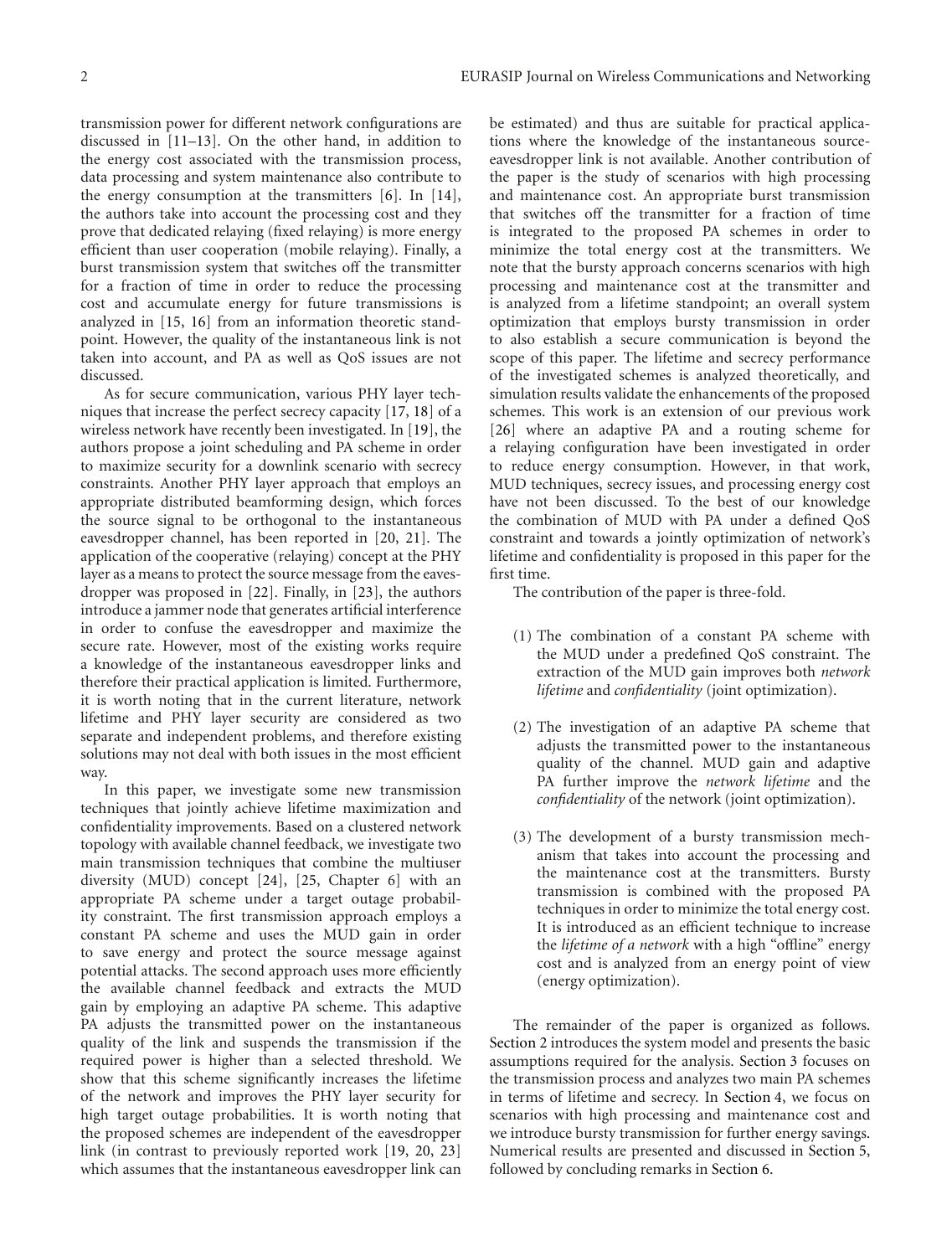

Figure 1: The system model.

#### **2. System Model**

In this section, we introduce the network topology and we present the main assumptions that are used for our analysis.

*2.1. Network Topology.* We assume a simple configuration consisting of one source *S* (i.e., a base station), a cluster  $C = \{1, \ldots, K\}$  of *K* destinations, and one eavesdropper node *E*. The time is considered slotted with each slot having a unit duration, and, at each time slot, the source transmits a message to a single destination *k*<sup>∗</sup> ∈ C based on a time-division multiaccess (TDMA) scheme. The source has an infinite number of messages for each destination, and each message is transmitted with a rate *R* bits per channel use (BPCU) and considered to be confidential (should be decoded only by the corresponding destination). Although the cluster's nodes are trusted, the *E* node, which is within the transmission coverage of the source node, tries to overhear (decode) the source message and thus threatens the confidentiality of the cluster. Figure 1 schematically presents the system configuration.

*2.2. Channel Model.* All wireless links exhibit fading and additive white Gaussian noise (AWGN). The fading is assumed to be stationary, with frequency nonselective Rayleigh block fading. This means that the fading coefficients *f<sub>S,k</sub>* (for the *S*  $\rightarrow$  *k* link where  $k \in C$ ) and  $g_{S,E}$  (for the  $S \rightarrow E$  link) remain constant during one slot but change independently from one slot to another according to a circularly symmetric complex Gaussian distribution with zero mean and variance  $\sigma_f^2$  and  $\sigma_g^2$ , respectively. Furthermore, the variance of the AWGN is assumed normalized with zero mean and unit variance, and the channel power of the selected link is defined as  $f^* \triangleq |f_{S,k^*}|^2$ . It is worth noting that the *K* destinations are clustered relatively close together (location-based clustering) and have the same average statistics but fade independently in each time slot; an appropriate clustering algorithm that organizes the nodes based on average SNR can support this assumption in practice [27, 28]. The instantaneous channel coefficients

 $f_{S,k}$  are known at the transmitter node and are estimated via a continuous training sequence (a feedback channel) that is transmitted by each node of the cluster. (The base station transmits a pilot signal which the cluster uses to estimate SNRs and then feeds back this information to the base station.) The tracking of the instantaneous channel quality at the source node via a feedback channel has been implemented in several modern wireless systems such as HSDPA and LTE [29].

2.3. Energy Assumptions. An initial energy  $\mathcal{E}_0[0]$  is provided to the source in order to perform communication, and  $\mathcal{E}_0[n] \geq 0$  denotes the residual energy that remains at the source node after the *n*th transmission. If  $P[n]$  denotes the energy cost associated with the *n*th transmission, the residual energy is defined as  $\mathcal{E}_0[n] = \mathcal{E}_0[n-1] - P[n].$ Due to the normalized slot duration, the measures of *energy* and *power* associated with one slot transmission become identical and therefore are used equivalently throughout the paper. The energy cost associated with the channel feedback (for the tracking of the channel coefficients  $f_{S,k}$ at the transmitter) is considered as a default and fixed cost for the network and is therefore neglected in the analysis. It is worth noting that practical systems (e.g., LTE [29], IEEE 802.11 RTS/CTS [30]) use instantaneous signalling in order to perform communication, and therefore providing feedback is not an additional complexity for the system. A similar assumption is considered in [31], where the energy consumption related to the RTS/CTS signalling is considered fixed and neglected in the analysis.

*2.4. Network Lifetime—Metric Definition.* A main question that is discussed in this paper is how to maximize the lifetime of the clustered network considered given a predefined quality of service (QoS) performance criterion [32, 33]. If we assume that the QoS constraint refers to the maximum tolerable outage probability  $\eta$ , the optimization problem can be written as [9]

$$
\mathcal{L}(\mathcal{E}_0[0]) = \max_n \{ n : P_{\text{out}} \le \eta \},\tag{1}
$$

where  $\mathcal{L}(\mathcal{E}_0[0])$  denotes the lifetime of the network by using an initial energy budget  $\varepsilon_0[0]$ ,  $P_{out}(\cdot)$  is the outage probability of the system, and *n* denotes the *n*th transmission. Therefore, the lifetime is the time (in terms of time slots) until the source depletes its available energy, subject to a QoS constraint (in terms of outage probability).

*2.5. Secrecy Definition.* According to the principles of the PHY secrecy channel [17], the source node transmits a confidential message to the destination node while the eavesdropper node, which is within the transmission coverage of the source node, tries to overhear (decode) the source message. If we use as a secrecy performance criterion the secrecy outage probability, defined as the probability that the instantaneous secure rate is lower than a target secrecy rate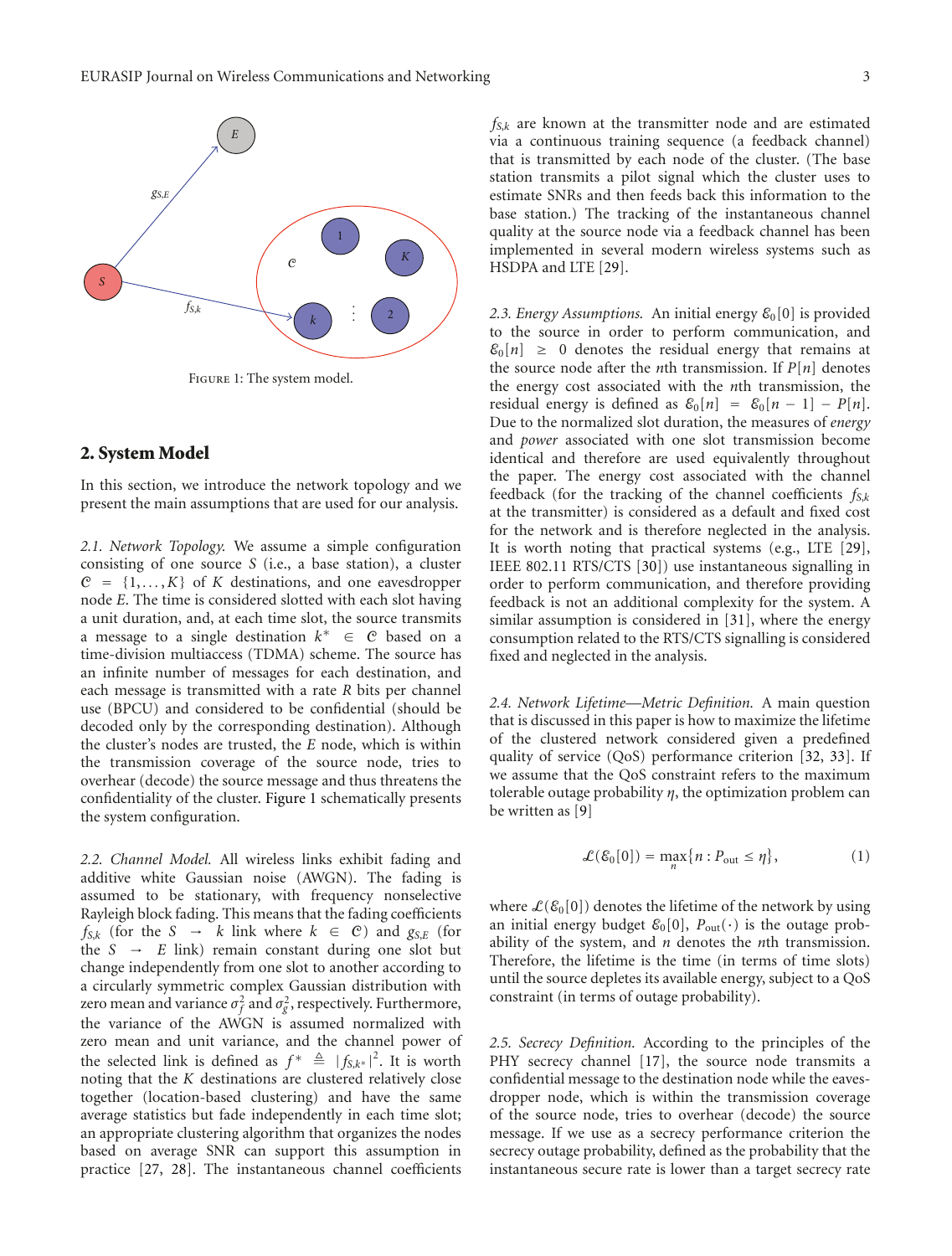$R_S$  (where  $R_S \le R$ ), the secrecy performance of the system is given as [17, 18]

$$
P_{s-out} = \mathbb{P}\Big\{\log(1 + p_t f^*) - \log(1 + p_t |g_{s,E}|^2) < R_s\Big\},\tag{2}
$$

where  $log(·)$  denotes the base-2 logarithm and  $p_t$  is the transmitted power. In contrast to the existing literature where the minimization of the secrecy outage probability assumes knowledge of the instantaneous eavesdropper link (|*gS*,*E*| 2 ), here, we are interested in PHY layer techniques that are independent of the eavesdropper link and therefore are suitable for practical applications. The secrecy outage probability is an appropriate design metric when a fixed (Wyner) code chosen in advance is used for all channel conditions. However, the practical suitability of this metric is beyond the scope of this paper and can be found in [34] (code construction based on secrecy outage probability).

## **3. MUD and PA towards Lifetime Maximization and Security**

The MUD concept is related to an opportunistic scheduler (OS) that, at each time, selects as a destination the node with the strongest channel to the source. According to [24] and [25, Chapter 6] when channel side information (CSI) is available at the transmitter, the above scheduling policy uses more efficiently the common channel resources and maximizes the total and the individual throughput. The opportunistic scheduling decision can be written as

$$
k^* = \arg\max_{k \in \mathcal{C}} \left\{ \left| f_{S,k} \right|^2 \right\},\tag{3}
$$

where *k*<sup>∗</sup> denotes the selected destination. Due to the cluster configuration considered, where nodes fade independently but with the same statistics, each node is selected with the same probability, (due to the symmetric channel model considered, each node is selected with a probability 1*/K* [30]) and therefore fairness as well as latency issues are not discussed further in this paper. In the following subsections, we investigate two combinations of the MUD concept with PA and we discuss the associated lifetime and secrecy performance.

*3.1. A Constant PA Policy.* The first approach incorporates the above MUD concept with a constant PA policy and is used as a *conventional* protocol; it is the scheme against which all the proposed schemes are compared. The source transmits its message to the selected destination, which has the strongest link with the source, by using a constant transmitted power for each transmission. This constant PA policy is related to the required QoS and corresponds to the minimum power level that must be transmitted by the source in order to support the target outage probability. More specifically, the transmitted power that supports a target outage probability *η* is calculated by solving the outage probability expression with respect to the transmitted power

as follows:

$$
\mathbb{P}\{\log(1 + P_0 f^*) < R\} = \eta
$$
\n
$$
\implies \mathbb{P}\left\{f^* < \frac{2^R - 1}{P_0}\right\} = \eta
$$
\n
$$
\implies Y\left(\frac{2^R - 1}{P_0}\right) = \eta
$$
\n
$$
\implies \left[1 - \exp\left(-\lambda_f \frac{2^R - 1}{P_0}\right)\right]^K = \eta
$$
\n
$$
\implies P_0 = \frac{\lambda_f (1 - 2^R)}{\ln\left(1 - \frac{K}{\sqrt{\eta}}\right)},
$$
\n(4)

where  $Y(y) \triangleq [1 - \exp(-\lambda_f y)]^K$  denotes the CDF of the random variable  $f^*$  (by applying order statistics),  $\lambda_f \triangleq 1/\sigma_f^2$ , and  $P_0$  is the transmitted power.

*3.1.1. Lifetime Performance.* In each transmission slot, the source selects the node with the best link as a destination and transmits its message with a constant power  $P_0$ . This means that after each transmission, the residual energy is decreased by  $P_0$  and therefore the source is active until its residual power becomes less than *P*0. Based on this discussion, the lifetime of the network is defined as

$$
L_0 = \left[ \frac{\mathcal{E}[0]}{P_0} \right],\tag{5}
$$

where  $\lfloor x \rfloor$  denotes the nearest integer to *x* towards zero.

*3.1.2. Secrecy Performance.* Due to the broadcast nature of the transmission, the source message is also received by the eavesdropper node *E* via the direct link  $S \rightarrow E$ . The secrecy performance of MUD with a constant PA is expressed as

$$
P_{s\text{-out0}} = \mathbb{P}\{\log(1 + P_0 f^*) - \log(1 + P_0 g) < R_S\}
$$
\n
$$
= \mathbb{P}\left\{\log\left(\frac{1 + P_0 f^*}{1 + P_0 g}\right) < R_S\right\}
$$
\n
$$
\approx \mathbb{P}\left\{\log\left(\frac{f^*}{g}\right) < R_S\right\}
$$
\n
$$
= \mathbb{P}\left\{\frac{f^*}{g} < 2^{R_S}\right\}
$$
\n
$$
= V\left(2^{R_S}\right) = \sum_{m=0}^{K} {K \choose m} (-1)^m \frac{\lambda_g}{2^{R_S} \lambda_f m + \lambda_g},
$$
\n(6)

where  $V(\cdot)$  denotes the CDF of the random variable  $f^*/g$ which is given in Appendix A. As can be seen from (6), the secrecy outage probability of the system does not depend on the transmitted power  $P_0$  and therefore is not a function of the parameter *η* (different QoS constraints correspond to the same secrecy performance). On the other hand, we can see that the OS affects the secrecy performance of the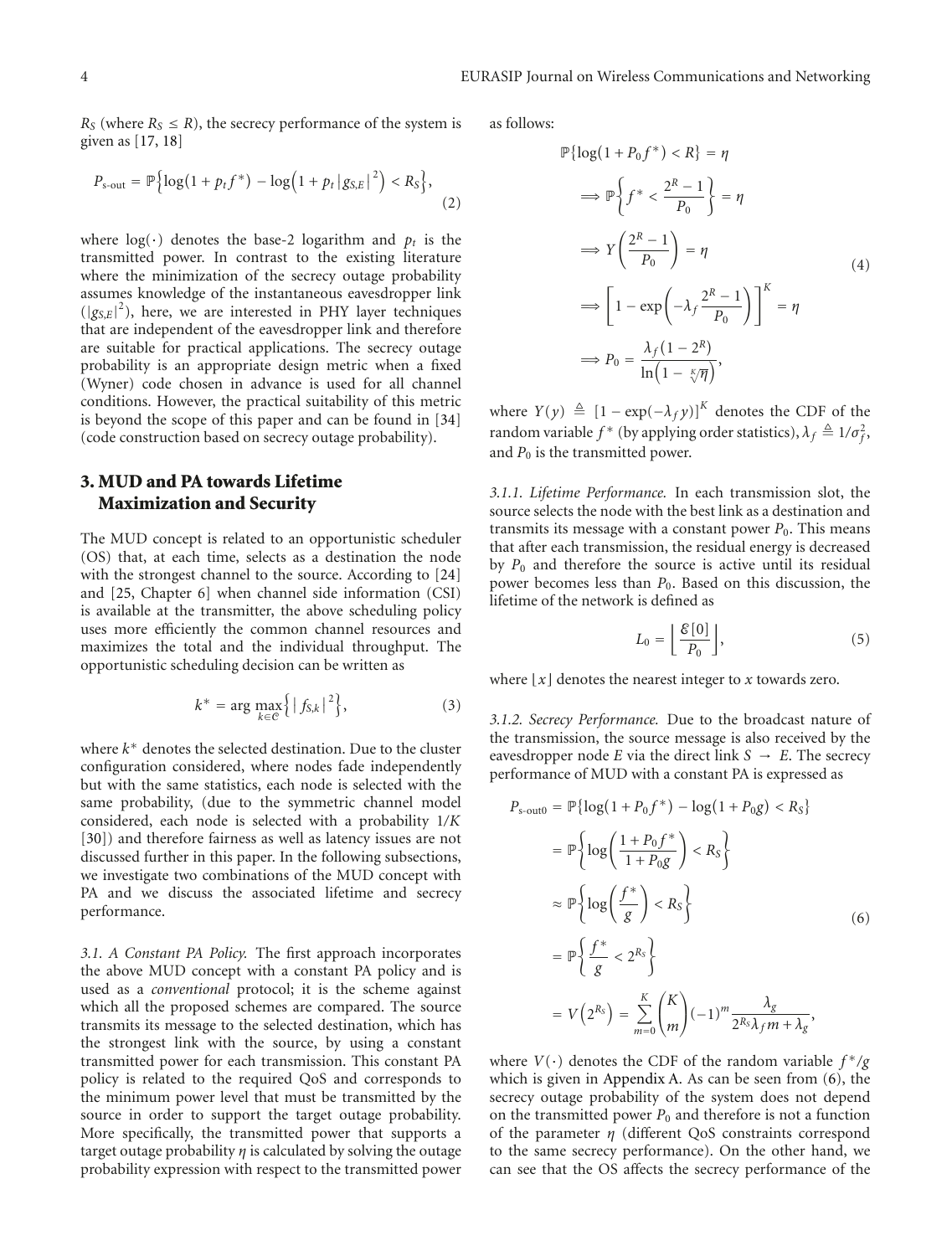system by decreasing the secrecy outage probability as the cardinality *K* of the cluster increases. Therefore diversity gain is introduced as an efficient mechanism to protect the source message without any explicit knowledge of the  $S \rightarrow E$  link.

*3.2. An Instantaneous Channel-Based PA.* The second approach incorporates the MUD with an instantaneous channel-based PA in order to prolong the network lifetime and improve the secrecy performance of the system. This protocol uses channel feedback efficiently, which is available in the system for the implementation of the MUD, and adapts the PA policy to the instantaneous channel conditions without an extra overhead. More specifically, based on the instantaneous quality of the selected link, the source measures the minimum required transmitted power/energy in order to deliver its data correctly to the selected destination. The required transmitted power can be calculated by the expression of the instantaneous capacity as follows:

$$
\log(1 + P_T f^*) = R \Longrightarrow P_T = \frac{2^R - 1}{f^*},\tag{7}
$$

where  $P_T$  denotes the required instantaneous transmitted power for successful decoding. The combination of the instantaneous transmitted power  $P_T$  with the required constant transmitted power  $P_0$  in (4), which supports the outage probability constraint *η*, enables an adaptive PA policy to be used. This adaptive PA is described by two cases: (a) the source transmits with a power  $P_T$  if  $P_T \leq P_0$ , and (b) the source postpones the transmission if  $P_T > P_0$ . The basic motivation of this scheme is to avoid scenarios with wasted power consumption (i.e., the destination cannot decode the source message or the source transmits with a power higher than required) and thus to save energy without affecting the outage or the latency performance of the constant PA protocol. (The instantaneous channel-based PA postpones the source transmission when the channel is in outage therefore the data packet delay (measured in terms of time slots) is similar to the baseline constant PA scheme; an unused time slot in the adaptive PA scheme does not convey any information to the destination in the constant PA scheme and thus the delay performance is not affecting.) The adaptive PA policy is formulated as

$$
P_1 = \begin{cases} P_T & \text{if } P_T \le P_0, \\ 0 & \text{elsewhere,} \end{cases}
$$
 (8)

where  $P_1$  denotes the transmitted power.

*3.2.1. Lifetime Performance.* According to (8), the transmitted power/energy is a random variable with an average value that can be calculated as

$$
\mathbb{E}[P_1] = \int_0^{P_0} t y (2^R - 1, t) dt
$$
  
=  $K \lambda_f (2^R - 1)$  (9)  

$$
\times \sum_{m=0}^{K-1} {K-1 \choose m} (-1)^m E_i \left( \frac{\lambda_f (2^R - 1)(m+1)}{P_0} \right),
$$

where  $E_i(x) \triangleq \int_x^{\infty} \exp(-t)/t \, dt$  denotes the exponential integral and  $y(\cdot)$  is the probability density function (PDF) of the random variable  $P_T$ , whose derivation is given in Appendix B. Therefore the lifetime of the network becomes equal to

$$
L_1 = \left\lfloor \frac{\mathcal{E}[0]}{\mathbb{E}[P_1]} \right\rfloor. \tag{10}
$$

*3.2.2. Secrecy Performance.* The secrecy outage probability of the system can be written as

$$
P_{s-out1} = \mathbb{P}\{\log(1 + P_1 f^*) - \log(1 + P_1 g) < R_S\}
$$

$$
\left(\text{where } P_1 < P_0 \Longrightarrow f^* > \frac{1}{\lambda_f} \log\left(\frac{1}{1 - \frac{\kappa}{\sqrt{\eta}}}\right)\right)
$$
\n
$$
= \mathbb{P}\left\{R - \log\left(1 + \left(2^R - 1\right)\frac{g}{f^*}\right) < R_S\right\}
$$
\n
$$
= \mathbb{P}\left\{\frac{f^*}{g} < \frac{2^{R-R_S} - 1}{2^R - 1}\right\}
$$
\n
$$
= U\left(\frac{1}{\lambda_f} \log\left(\frac{1}{1 - \frac{\kappa}{\sqrt{\eta}}}\right), \frac{2^R - 1}{2^{R-R_S} - 1}\right),\tag{11}
$$

where  $U(\cdot)$  denotes the cumulative density function (CDF) of the random variable  $f^*/g$  with  $f^* > f_0$  and its analytical expression is given in Appendix A. The above expression shows that in contrast to the constant PA scheme, here, the secrecy outage probability also depends on the parameter *P*<sup>0</sup> and therefore on the target outage probability *η*. Furthermore, a direct comparison of (6) and (11) reveals that  $P_{s\text{-out1}} < P_{s\text{-out0}}$  for moderate values ( $\eta$  is much greater than zero.) of *η* and the secrecy gain of the instantaneous scheme becomes larger as the cardinality of the cluster *K* increases (the function  $\Psi(f_0)$  in (A.1) of Appendix A is an increasing function with respect to the parameters *η* and *K*). This observation demonstrates that the combination of the MUD concept with an instantaneous PA policy jointly improves the lifetime and the secrecy performance (for moderate values of *η*) of the network. Furthermore, the improvement in the secrecy performance is achieved without any interaction with the eavesdropper link (i.e., estimation of the instantaneous  $S \rightarrow E$  link), and therefore the instantaneous PA policy is introduced as an efficient practical PHY layer technique for systems with secrecy limitations (in practical systems the location of the eavesdropper node is unknown).

For extremely small values of  $\eta$  ( $\eta \rightarrow 0$ ), the threshold  $f_0$  tends to zero ( $f_0 \rightarrow 0$ ) and, according to Appendix A,  $U(0, x) = V(x)$ . For this special case, we have that

$$
P_{s\text{-out1}} \approx V\left(\frac{2^R - 1}{2^{R - R_s} - 1}\right) \ge V\left(2^{R_s}\right) = P_{s\text{-out0}}
$$
\n
$$
\text{as } R_S \ge 0 \iff \frac{2^R - 1}{2^{-R_s} \cdot 2^R - 1} \ge 2^{R_s},\tag{12}
$$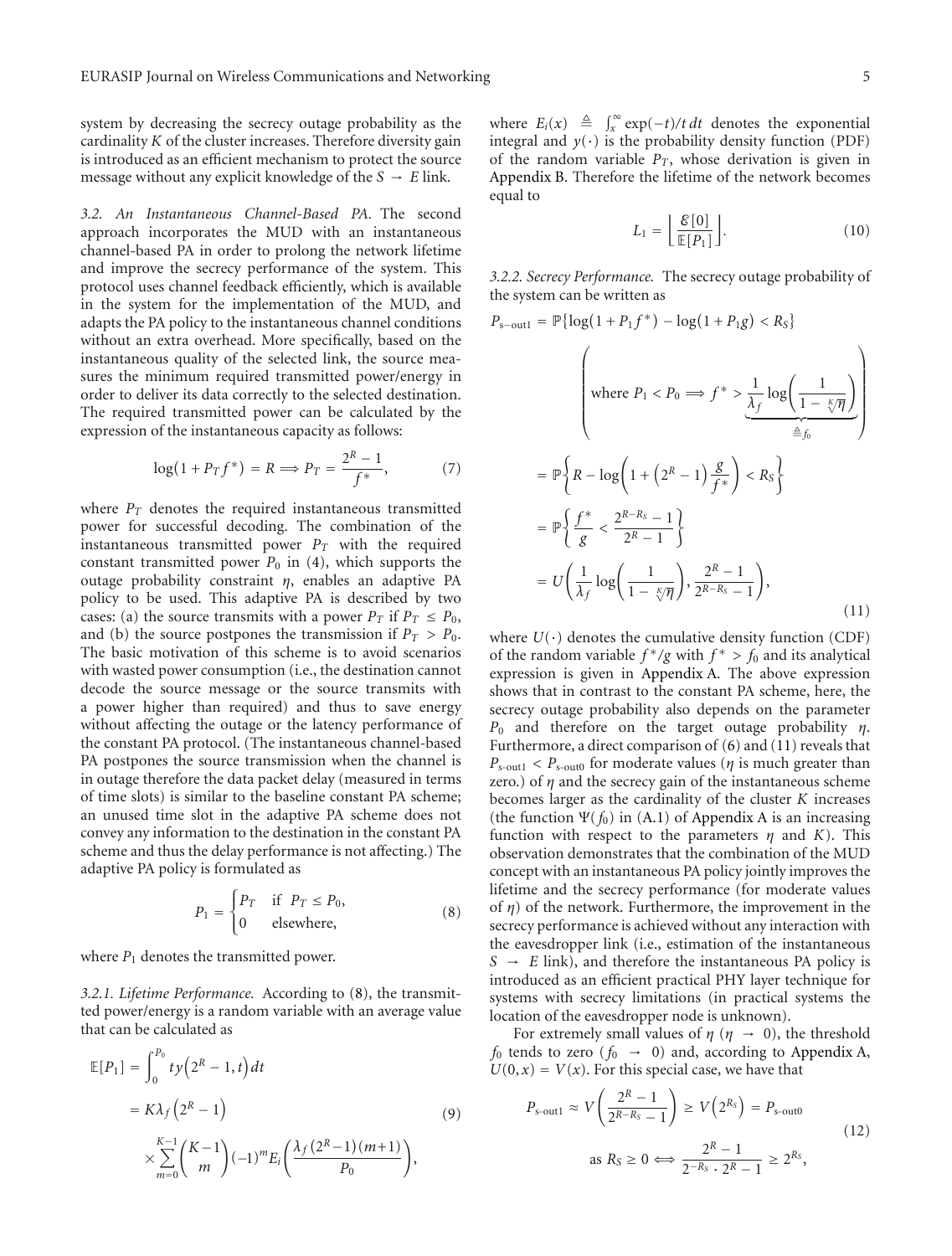and therefore the constant PA scheme outperforms the instantaneous PA scheme in terms of secrecy outage probability for small values of *η*. However, it is worth noting that for small secrecy target rates  $R_S$  (i.e.,  $R_S \rightarrow 0$ ), both schemes achieve the same secrecy performance.

## **4. Burst Transmission and PA towards Decreasing the Processing Cost**

In practical systems the energy consumption at the transmitter consists of the energy associated with the transmission process and the energy associated with the data processing and the system maintenance. The maintenance energy represents the "offline" energy cost that is required in order to maintain the transmitter's infrastructure (i.e., cooling operations, control signalling, and network connectivity), and the processing energy cost corresponds to the required energy in order to form the source message (i.e., transmission operations like modulation, coding, etc.). In the previous section, the analysis has focused on the transmission process by assuming that the processing and the maintenance cost is negligible. In this section, we relax this assumption and we study energy efficient transmission techniques that take into account both types of energy consumption at the transmitter. We note that the bursty transmission is introduced here as an efficient technique in order to increase the lifetime of the network when the transmitter is characterized by high "offline" energy costs; the impact of the bursty transmission on the secrecy performance of the system is beyond the scope of this paper and can be considered for future work.

*The Burst Transmission and Capacity Model.* The total energy that is consumed at the transmitter depends on the fraction of time that the transmitter is "on." This observation motivates the investigation of sleeping (bursty) transmission techniques that switch off the transmitter for a fraction of time in order to reduce energy expenditure. If  $p_t(\theta)$  denotes the total energy (including the transmission, processing, and maintenance cost) that is consumed at the transmitter and Γ is the processing and maintenance cost, the instantaneous channel capacity expression that integrates the switch-off operation is written as [15, 16]

$$
C = \theta \log \left( 1 + \left[ \frac{p_t(\theta)}{\theta} - \Gamma \right] f \right),\tag{13}
$$

where  $\theta \in [0, 1]$  is the fraction of time that the transmitter is active and *f* denotes the channel coefficient. In the following, we introduce some transmission techniques that minimize the total energy cost without affecting the outage performance of the system. For the sake of the simplicity and in order to focus on the impact of the bursty transmission on the lifetime of the network, the analysis here focuses on a single destination scheme  $(K = 1)$ , but it can easily be extended to MUD applications (with *K >* 1); the combination of bursty transmission with MUD increases further the lifetime of the network. Furthermore, it is worth noting that although the energy model considered assumes a constant data processing and maintenance cost (for the time

that the transmitter is "on") [15, 16], it is a guideline for more complicated cases and allows some interesting remarks about the impact of this type of energy cost on the lifetime of the network. A more sophisticated data processing energy model will be investigated in our future work.

*4.1. A Constant PA Policy.* The first approach uses a constant PA policy at the transmitter and corresponds to a fixed total energy cost. More specifically, for the single destination configuration considered, we assume that an average knowledge of the source-destination link is available. In this case, the total energy cost that supports the target outage probability is given by solving the outage probability expression with respect to  $P_0(\theta)$  as follows:

$$
\mathbb{P}\left\{\theta \log \left(1 + \left[\frac{P_0(\theta)}{\theta} - \Gamma\right]f\right) < R\right\} = \eta
$$
\n
$$
\implies \mathbb{P}\left\{f < \frac{2^{R/\theta} - 1}{P_0(\theta)/\theta - \Gamma}\right\} = \eta
$$
\n
$$
\implies 1 - \exp\left(-\lambda_f \frac{\theta\left(2^{R/\theta - 1}\right)}{P_0(\theta)/\theta - \Gamma}\right) \tag{14}
$$
\n
$$
\implies \lambda_f \frac{\theta\left(2^{R/\theta - 1}\right)}{P_0(\theta)/\theta - \Gamma} = \eta \quad \text{(with } 1 - \exp(-x) \approx x\text{)}
$$
\n
$$
\implies \lambda_f \frac{\theta\left(2^{R/\theta - 1}\right)}{P_0(\theta)/\theta - \Gamma} = \eta
$$
\n
$$
\implies P_0(\theta) = \frac{\lambda_f \theta\left(2^{R/\theta} - 1\right)}{\eta} + \theta \Gamma, \tag{15}
$$

where the approximation in (14) is tight when the SNR is high for the desired rate *R* and is used in order to simplify our derivations. As the total energy cost is a function of the parameter *θ*, an appropriate switch-off mechanism can result in significant energy savings. This switch-off mechanism corresponds to the solution of the following optimization problem:

$$
\theta^* = \arg\min_{\theta \in [0 \ 1]} \{P_0(\theta)\}
$$
  
\n
$$
\Rightarrow \frac{\partial P_0(\theta)}{\partial \theta} = 0
$$
  
\n
$$
\Rightarrow \theta^* = \begin{cases} \frac{R \ln(2)}{W((\eta \Gamma - 1)/\exp(1)) + 1} \triangleq \Lambda & \text{if } \Lambda \in [0 \ 1), \\ 1 & \text{elsewhere,} \end{cases}
$$
(16)

where  $W(\cdot)$  denotes the Lambert W function defined as  $z = W(z) \exp(W(z))$ . For small values of  $\eta$  (as  $\eta \to 0$ ), the optimal parameter *θ*<sup>∗</sup> becomes equal to one, and according to (15) the transmission energy cost (the first term in (15)) dominates the total energy cost  $P_0(\theta) \approx (2^R - 1)/\eta \gg \Gamma$ . For very low *η*, the required transmitted power/energy is significantly increased and becomes the main cause of energy consumption at the transmitter.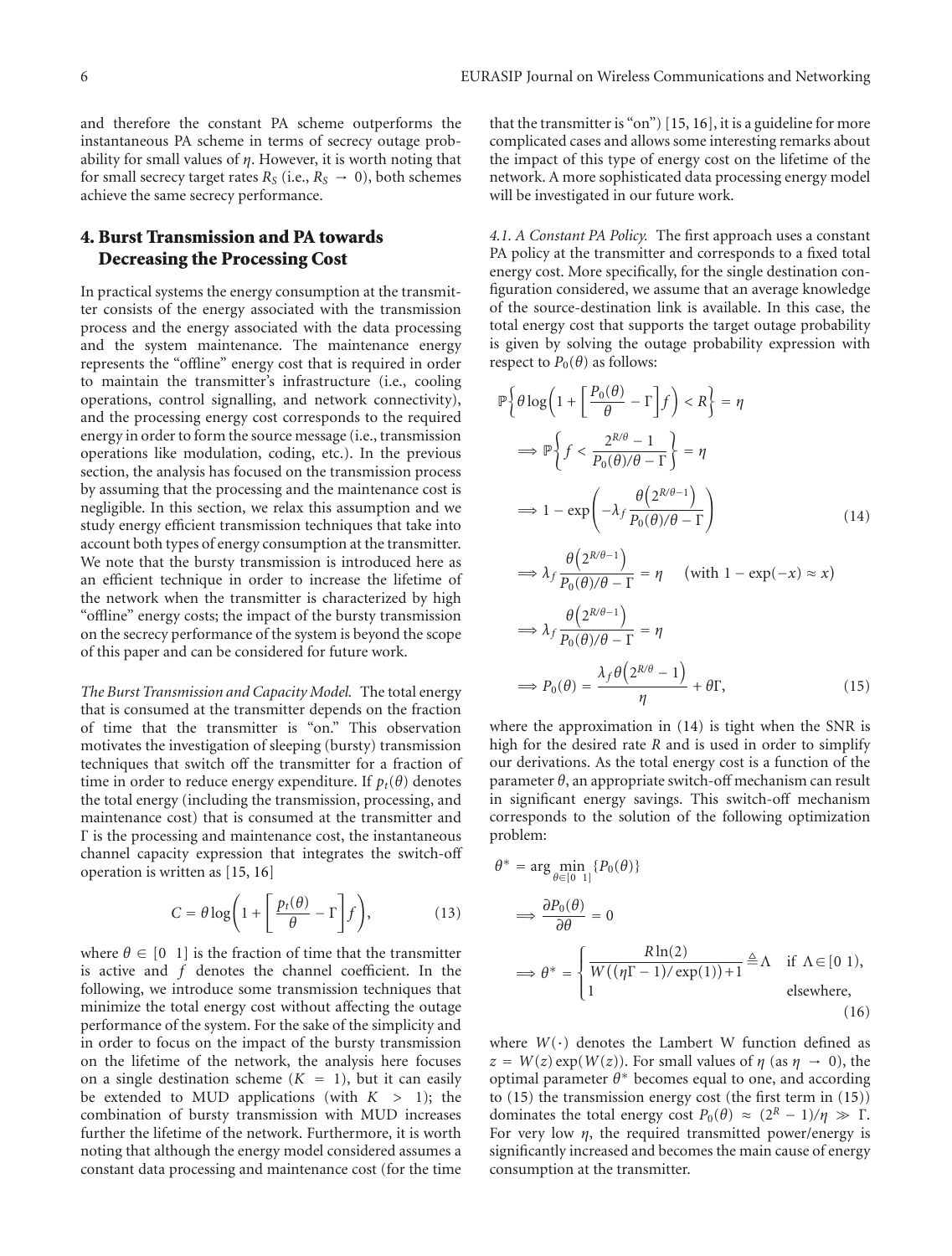The lifetime of the network becomes equal to

$$
L'_{0} = \left\lfloor \frac{\mathcal{E}[0]}{P_{0}(\theta^{*})} \right\rfloor.
$$
 (17)

*4.2. An Instantaneous Channel-Based PA Policy.* In an equivalent way with the scheme proposed in Section 2.2, the second approach employs an instantaneous channel-based PA policy. Based on a continuous and instantaneous channel feedback (similar to this one that is used for the employment of the MUD concept), the transmitter measures the quality of the source-destination link and calculates the minimum required power in order to establish a successful communication with the destination. The combination of this calculated power amount with the constant PA policy proposed in the previous section enables the employment of an adaptive PA strategy that results in power savings. More specifically, for an instantaneous SNR equal to *f* , the required total energy cost equals to

$$
P_T(\theta) = \frac{\theta(2^{R/\theta} - 1)}{f} + \theta \Gamma.
$$
 (18)

As the instantaneous total energy cost is a function of the parameter  $θ$ , an appropriate sleep mechanism enables a further energy reduction. The appropriate transmission fraction of the time is given as

$$
\theta^{**} = \arg\min_{\theta \in [0 \ 1]} \{P_T(\theta)\}
$$
  
\n
$$
\Rightarrow \theta^{**}
$$
  
\n
$$
= \begin{cases} \frac{R \ln(2)}{W((f\Gamma - 1)/\exp(1)) + 1} \stackrel{\Delta}{=} \Lambda' & \text{if } \Lambda' \in [0 \ 1), \\ 1 & \text{elsewhere.} \end{cases}
$$
(19)

The adaptive PA policy is formulated as

$$
P_1' = \begin{cases} P_T(\theta^{**}) & \text{if } P_T(\theta^{**}) \le P_0(\theta^*), \\ 0 & \text{elsewhere,} \end{cases} \tag{20}
$$

where the random variable  $P_1'$  denotes the transmitted power.

The lifetime of the network that is yielded from the application of the above instantaneous PA policy is given by

$$
L_1' = \left\lfloor \frac{\mathcal{E}[0]}{\mathbb{E}[P_1']} \right\rfloor. \tag{21}
$$

Due to the complexity of the PDF of the random variable  $P_T(\theta^{**})$ , the mean value of the random variable  $P_1$  as well as the associated lifetime of the network is evaluated via numerical results in Section 5. However, in order to propose a theoretical estimate of the lifetime, in the following discussion, we investigate a useful lower bound.

*A Lower Bound.* The proposed lower bound assumes a constant transmission fraction of the time that is given as  $\theta^{**} = \Theta \triangleq \mathbb{E}[\theta^{**}] = \mathbb{P}\{\Lambda' < 1\} \mathbb{E}[\Lambda'] + \mathbb{P}\{\Lambda' > 1\} \cdot 1,$ where  $E[\cdot]$  denotes the expectation operation (i.e., for  $R = 2$ ) BPCU and  $\Gamma = 1000$  energy units, we have  $\mathbb{P}\{\Lambda' < 1\} = 1$ and  $\Theta = \int_0^\infty \Lambda' \lambda_f \exp(-\lambda_f \vec{f}) df \approx 0.295$ , where the integral is calculated numerically). In this case, the mean value of the random variable *P* <sup>1</sup> becomes equal to

$$
\mathbb{E}[P_1^{\prime\prime}] = \int_0^{P_0(\theta^*)} t y \Big(\Theta \Big[ 2^{R/\Theta} - 1 \Big], t \Big) dt + \Theta \Gamma
$$
  
=  $K \lambda_f \Theta \Big( 2^{R/\Theta} - 1 \Big)$   

$$
\times \sum_{m=0}^{K-1} {K-1 \choose m} (-1)^m E_i \Big( \frac{\lambda_f \Theta \Big( 2^{R/\Theta} - 1 \Big) (m+1)}{P_0'} \Big) + \Theta \Gamma,
$$
  
(22)

where the above expression uses the proof in Appendix B. Therefore the lifetime of the network is approximated as

$$
L_1'' = \frac{\mathcal{E}[0]}{\mathbb{E}[P_1'']}. \tag{23}
$$

#### **5. Numerical Results**

Computer simulations have been carried out in order to validate the performance of the proposed schemes. The simulation environment follows the description in Section 2 with  $\mathcal{E}[0] = 10^6$  energy units,  $R = 2$  BPCU,  $\lambda_f = 1$ , and  $\lambda_g$  = 10 (the source-cluster link is much better than the source-eavesdropper link).

In Table 1, we focus on the transmission energy cost ( $\Gamma =$ 0) and we compare the constant and the instantaneous PA schemes in terms of lifetime for different values of *K* and target outage probabilities *η*. In the same table, we present the theoretical results (analytical values of the lifetime) that are provided by the proposed analytical methods; the analytical results are given in parentheses. The first important observation is that the target outage probability *η* has a significant impact on the network lifetime. As the outage probability *η* decreases, the required transmitted power is increased by significantly reducing the network's lifetime. On the other hand, the instantaneous PA policy outperforms the constant PA scheme and significantly extends the network's lifetime (i.e., for  $K = 1$  and  $\eta = 10^{-4}$ , we have a gain factor  $\mathcal{G}_{10^{-4}} \triangleq L_1/L_0 = 10187$ ). In addition, the performance gain is increased as the target outage probability *η* decreases (i.e., for  $K = 1$ , we have  $\mathcal{G}_{10^{-1}} \triangleq L_1/L_0 = 4.8 \ll \mathcal{G}_{10^{-4}}$ ). The most important observation concerns the impact of the MUD concept on the network's lifetime. As the cardinality *K* of the cluster increases, the lifetime of the network is maximized; that is, for  $\eta = 10^{-4}$ , the gain for a constant PA policy for  $K = 5$  in comparison to  $K = 1$  is equal to  $\mathcal{Q}_{10^{-4}} \triangleq L_0(K = 5)/L_0(K = 1) = 11707$ . An increase of the cluster's cardinality improves the quality of the selected link and corresponds to a reduction on the required transmitted power. Furthermore, it can be seen that the combination of the MUD concept with the instantaneous PA policy is the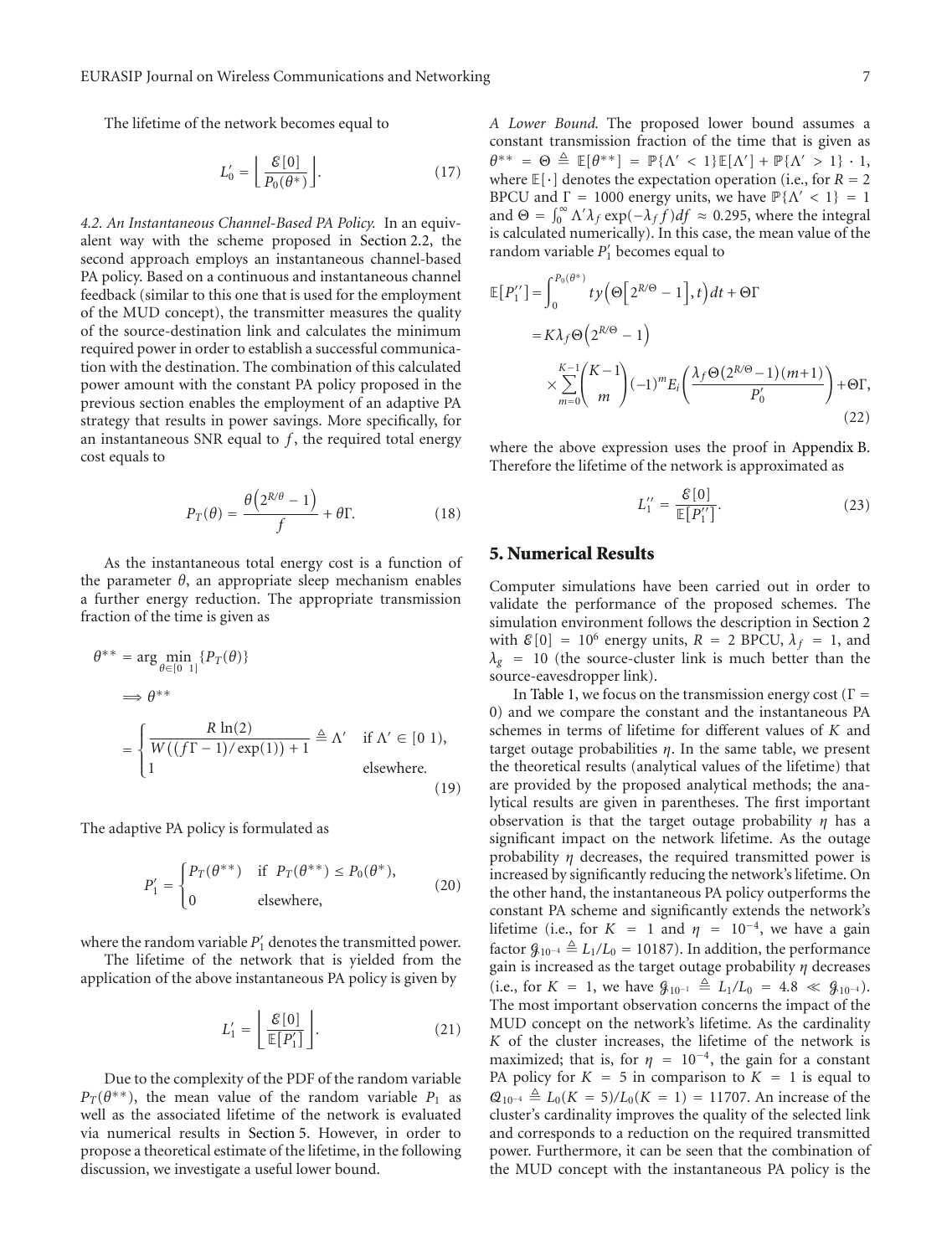TABLE 1: The lifetime (in time slots) for the constant and the instantaneous PA MUD schemes;  $R = 2 BPCU$ ,  $\mathcal{E}_0[0] = 10^6$  energy units, and  $\Gamma = 0$  energy units: simulation results (theoretical results).

| η                                 | $10^{-1}$       | $10^{-2}$       | $10^{-3}$       | $10^{-4}$       | $10^{-5}$       |
|-----------------------------------|-----------------|-----------------|-----------------|-----------------|-----------------|
| $L_0$ (constant PA with $K = 1$ ) | 35120 (35120)   | 3350 (3350)     | 334 (333.5)     | 33(33)          | 3(3.3)          |
| $L_1$ (inst. PA with $K = 1$ )    | 169030 (187710) | 81830 (82652)   | 52560 (52651)   | 38350 (38611)   | 30560 (30481)   |
| $L_0$ (constant PA with $K = 3$ ) | 207970 (207970) | 80880 (80879)   | 35120 (35120)   | 15840 (15843)   | 7260 (7259.9)   |
| $L_1$ (inst. PA with $K = 3$ )    | 505510 (561630) | 413250 (417410) | 392400 (392830) | 387590 (386540) | 386480 (386540) |
| $L_0$ (constant PA with $K = 5$ ) | 332280 (332280) | 169230 (169230) | 96420 (96423)   | 57520 (57519)   | 35120 (35120)   |
| $L_1$ (inst. PA with $K = 5$ )    | 679590 (755100) | 592320 (598220) | 575370 (575890) | 572210 (572210) | 571650 (571610) |



Figure 2: The secrecy outage probability versus the target outage probability *η* for a constant and an instantaneous PA policy; *R* = 2 BPCU,  $R_S = 0.1$  BPCU,  $K = 1, 3, 4, \sigma_f^2 = 1$ , and  $\sigma_g^2 = 0.1$ ; lines: simulation (Monte-Carlo) results, points: theoretical results.

optimal scheme and offers the maximal network lifetime. This combination uses more efficiently the MUD channel feedback and enjoys the benefits of both the adaptive PA and the MUD. As far as the theoretical results are concerned, it can be seen that the theoretical values that are provided by the proposed analysis efficiently approximate the true (simulated) values.

Figure 2 plots the secrecy outage probability achieved by the constant and instantaneous PA schemes versus the target outage probability  $\eta$  for  $K = 1, 3, 4$ , and a target secrecy rate equals  $R_S = 0.1$  BPCU. The first observation is that the secrecy performance of the constant PA scheme is independent of the target outage probability *η* and therefore converges to a constant value. This result is in line with the analysis in (6) and reveals the constant PA scheme is not able to protect the confidentiality of the network. However, as the cardinality of the cluster increases, the secrecy performance is improved (converges to a lower floor). This result shows that the exploitation of MUD improves the capacity of the sourcedestination link and provides a mechanism for protection for



Figure 3: The lifetime (in time slots) for the constant and the instantaneous PA switch-off schemes versus the outage probability; *R* = 2 BPCU,  $\mathcal{E}_0[0] = 10^6$  energy units, and  $\Gamma = 1000$  energy units (*θ*<sup>∗</sup> is given for the constant PA with optimal *θ*∗).

the source message. On the other hand, the instantaneous PA scheme achieves a lower secrecy outage probability than the constant PA scheme for high *η*. This observation is justified by the analysis in (11) and shows that an instantaneous PA strategy not only extends the network lifetime but also achieves a higher confidentiality. However, as the target outage probability decreases, its secrecy gain decreases and converges to the secrecy performance of the constant PA scheme as *η* tends to zero (see (20)). In addition, it can be seen that the MUD significantly improves the secrecy gain of the instantaneous PA scheme (the gain becomes higher as *K* increases). The MUD provides a mechanism of message protection, which in combination with the instantaneous PA policy further boosts the secrecy of the network.

Figure 3 deals with the efficiency of the proposed switchoff scheme in scenarios with a critical processing and maintenance cost. More specifically, Figure 3 compares (based on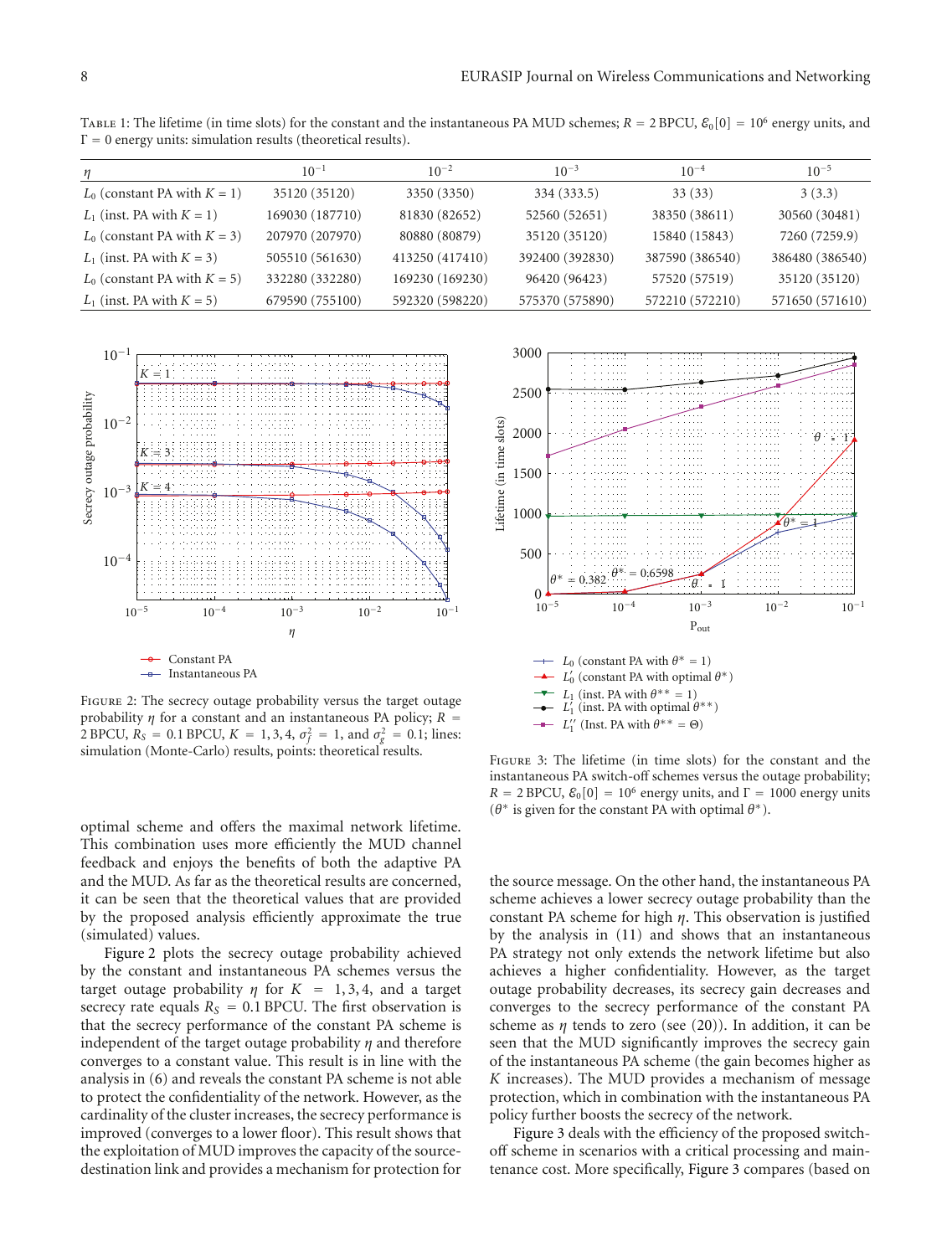simulation results) the constant and the instantaneous PA schemes in terms of lifetime for a processing cost  $\Gamma = 1000$ energy units (a value that corresponds to a high energy processing cost) and different values of the target outage probability. The scenarios  $\theta^* \equiv 1$  and  $\theta^{**} \equiv 1$  are used as a reference for comparison. For the constant PA scheme, it can be seen that the parameter  $\theta^*$  has an important impact on the network's lifetime. For high values of *η*, the optimal transmission fraction *θ*<sup>∗</sup> becomes less than one and results in significant energy savings. For example, for  $\eta = 0.1$ , the lifetime gain is equal to  $\mathcal{G}_{10^{-1}} \triangleq L_1/L_0 \approx 2$  which corresponds to doubling the lifetime. A comparison of these results with the scenario of a negligible processing cost presented in Table 1 shows that the consideration of the processing cost significantly reduces the network lifetime (for  $\eta = 10^{-2}$ , the lifetime achieved by the constant PA scheme reduced from  $L_0 = 3350$  timeslots to  $L'_0 = 882.5$  timeslots). On the other hand, as  $\eta \rightarrow 0$ , the optimal  $\theta^*$  becomes equal to one and the processing cost dominates the total energy cost; in this case, the results presented in Table 1 and Figure 3 become equivalent (for  $\eta = 10^{-4}$ , we have  $L_0 \approx L'_0 = 3$ ).

On the other hand, in accordance with the scenario of a negligible processing cost, the instantaneous PA scheme significantly extends the network lifetime. The lifetime gain becomes higher as the target outage probability decreases (i.e.,  $\mathcal{G}'_{10^{-1}} \triangleq L'_1/L'_0 \approx 3$  against  $\mathcal{G}'_{10^{-4}} \triangleq L'_1/L'_0 \approx 766$ ). In addition, the parameter  $\theta^{**}$  has a significant impact on the lifetime performance. As can be seen, the optimal parameter *θ*∗∗ extends the network lifetime in comparison with the case where  $\theta^{**} \equiv 1$ , while the energy cost seems to be constant for  $\theta^{**} \equiv 1$ . The main reason for this observation is that, for  $\theta^{**} \equiv 1$ , the processing cost is the main energy cost at the transmitter (the second term dominates the expression in (18)) and therefore the lifetime is almost independent of the target outage probability *η*. As far as the proposed estimation is concerned ( $\Theta = \mathbb{E}[\theta^{**}]$ ), we can see that it efficiently approximates the true lifetime of the network (corresponding to the optimal *θ*∗∗) and provides a useful theoretical lower bound. It is worth noting that the quality of the estimation is improved as the target outage probability *η* increases.

#### **6. Conclusion**

This paper considered the transmission process in clustered wireless networks with energy and secrecy constraints. Two main techniques that incorporate the MUD gain with a PA have been investigated. The first approach employs a constant PA that is a function of the required QoS and uses the MUD gain as an efficient mechanism to protect the source message and prolong the network's lifetime. The second approach adapts the transmitted power on the instantaneous channel quality and switches off the transmission in outage conditions without affecting the QoS. The combination of this adaptive PA scheme with the MUD gain significantly extends the network lifetime and improves the confidentiality. In addition, scenarios with a high processing and maintenance energy cost have

been investigated. We have shown that the application of an appropriate burst transmission to the proposed PA techniques significantly reduces the total energy cost at the transmitter. The enhancements of the proposed schemes have been validated by extended numerical and theoretical results.

### **Appendices**

## **A. The CDF of the Random Variable** *f* <sup>∗</sup>*/g* **with**  $f^* > f_0$

Let  $f^*$  be a random variable which is equal to the maximum of *K* independent and identically distributed (i.i.d.) exponential random variables with parameter  $\lambda_f$ , and let the constraint  $f^* > f_0$ , where  $f_0 > 0$  is a constant. If *g* is an exponential random variable with parameter  $\lambda_g$ , the CDF of the random variable  $Z \triangleq f^*/g$  is given as

$$
U(f_0, x) \triangleq \mathbb{P}\left\{\frac{f^*}{g} < x\right\}
$$
  
\n
$$
= \mathbb{P}\left\{f^* < xg\right\}
$$
  
\n
$$
= \int_{f_0/x}^{\infty} \left[Y(xt) - Y(f_0)\right]y_0(t)dt
$$
  
\n
$$
= \int_{f_0/x}^{\infty} \left[1 - \exp\left(-\lambda_f xt\right)\right]^K \lambda_g \exp\left(-\lambda_g t\right)dt
$$
  
\n
$$
- \left[1 - \exp\left(-\lambda_f f_0\right)\right]^K \int_{f_0/x}^{\infty} \lambda_g \exp\left(-\lambda_g t\right)dt
$$
  
\n
$$
= \lambda_g \sum_{m=0}^K {K \choose m} (-1)^m \int_{f_0/x}^{\infty} \exp\left(-t\left[\lambda_f mx + \lambda_g\right]\right)dt
$$
  
\n
$$
- \left[1 - \exp\left(-\lambda_f f_0\right)\right]
$$
  
\n
$$
= \sum_{m=0}^K {K \choose m} (-1)^m \frac{\lambda_g}{\lambda_f mx + \lambda_g} \cdot \exp\left(-f_0 \lambda_f m - \frac{\lambda_g f_0}{x}\right)
$$
  
\n
$$
\triangleq V(x)
$$

$$
-\underbrace{\left[1-\exp\left(-\lambda_{f}f_{0}\right)\right]^{K}\exp(-\lambda_{g}f_{0})}_{\triangleq\Psi(f_{0})},\tag{A.1}
$$

$$
= V(x) \cdot \exp\left(-f_0 \lambda_f m - \frac{\lambda_g f_0}{x}\right) - \Psi(f_0), \quad (A.2)
$$

where  $Y(\cdot)$  denotes the CDF of the random variable  $f^*$ and  $y_0(x) = \lambda_g \exp(-\lambda_g x)$  denotes the PDF of the random variable *g*, and, for the above expression, we have used the binomial theorem  $(x + y)^n = \sum_{m=0}^n {n \choose m} x^{n-m} y^m$ . From the above equation we can see that for  $f_0 = 0$  we have  $U(0, x) =$ *V*(*x*).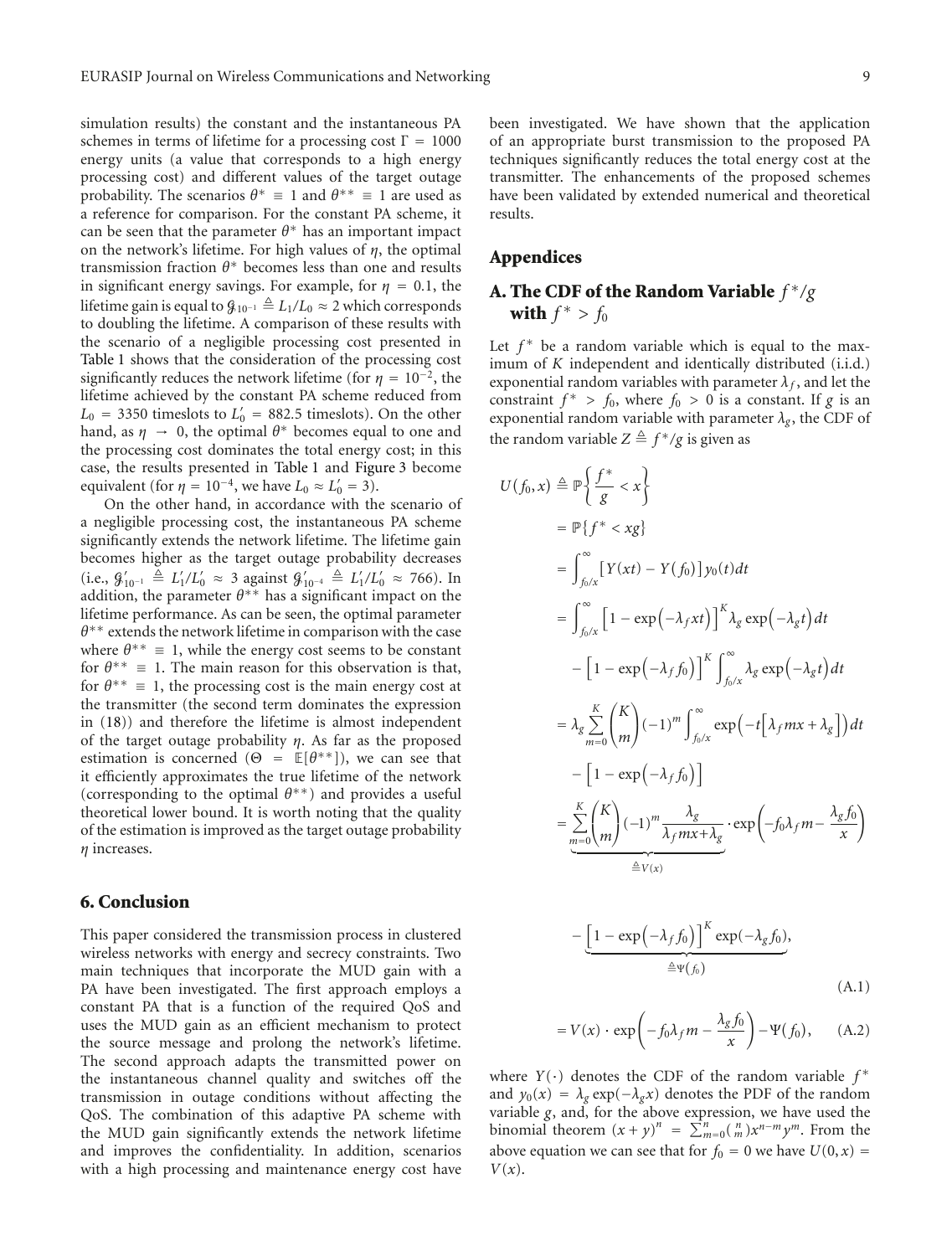## **B. The PDF of the Random Variable** *A/ f* <sup>∗</sup>

Let  $f^*$  be a random variable that is equal to the maximum among *K* i.i.d. exponential random variables with a parameter  $\lambda_f$ . If *A* is a deterministic variable, the CDF of a random variable  $Z \triangleq A/f^*$  is given as

$$
Y_Z(A, x) = \mathbb{P}\left\{\frac{A}{f^*} < x\right\}
$$
\n
$$
= 1 - \mathbb{P}\left\{f^* < \frac{A}{x}\right\} \tag{B.1}
$$
\n
$$
= 1 - \left[1 - \exp\left(-\lambda_f \frac{A}{x}\right)\right]^K,
$$

with a PDF equal to

$$
y_Z(A, x) = \frac{\partial Y_Z(x)}{\partial x}
$$
  
=  $K \lambda_f A \frac{1}{X^2} \left[ 1 - \exp\left( -\frac{\lambda_f A}{X} \right) \right]^{K-1} \exp\left( -\frac{\lambda_f A}{X} \right)$   
=  $K \lambda_f A \sum_{m=0}^{K-1} {K-1 \choose m} (-1)^m \exp\left( -\frac{\lambda_f A}{X} [m+1] \right).$   
(B.2)

#### **References**

- [1] S. Armour, T. O. Farrell, S. Fletcher et al., "Green Radio: Sustainable Wireless Networks," White Paper published on IET website, June 2009, http://kn.theiet.org/communications/ Green\_radio\_file.cfm.
- [2] T. Edler and S. Lundberg, "Energy efficiency enhancements in radio access networks," *Ericsson Review*, vol. 81, no. 1, pp. 42– 2, 2004.
- [3] A. Radwan and H. S. Hassanein, "Does multi-hop communication extend the battery life of mobile terminals?" in *Proceedings of the IEEE Global Telecommunications Conference (GLOBECOM '06)*, San Francisco, Calif, USA, December 2006.
- [4] J. H. Chang and L. Tassiulas, "Energy conserving routing in wireless ad-hoc networks," in *Proceedings of the 19th Annual Joint Conference of the IEEE Computer and Communications Societies (INFOCOM '00)*, pp. 22–31, March 2000.
- [5] W. Wang, V. Srinivasan, and K. C. Chua, "Extending the lifetime of wireless sensor networks through mobile relays," *IEEE/ACM Transactions on Networking*, vol. 16, no. 5, pp. 1108–1120, 2008.
- [6] S. Cui, A. J. Goldsmith, and A. Bahai, "Energy-efficiency of MIMO and cooperative MIMO techniques in sensor networks," *IEEE Journal on Selected Areas in Communications*, vol. 22, no. 6, pp. 1089–1098, 2004.
- [7] T. Himsoon, W. P. Siriwongpairat, Z. Han, and K. J. R. Liu, "Lifetime maximization via cooperative nodes and relay deployment in wireless networks," *IEEE Journal on Selected Areas in Communications*, vol. 25, no. 2, pp. 306–317, 2007.
- [8] L. Simić, S. M. Berber, and K. W. Sowerby, "Partner choice and power allocation for energy efficient cooperation in wireless sensor networks," in *Proceedings of the IEEE International Conference on Communications*, pp. 4255–4260, Beijing, China, June 2008.
- [9] W. J. Huang, Y. W. Peter Hong, and C. C. Jay Kuo, "Lifetime maximization for amplify-and-forward cooperative networks," *IEEE Transactions on Wireless Communications*, vol. 7, no. 5, Article ID 4524272, pp. 1800–1805, 2008.
- [10] Y. Chen, Q. Zhao, V. Krishnamurthy, and D. Djonin, "Transmission scheduling for optimizing sensor network lifetime: a stochastic shortest path approach," *IEEE Transactions on Signal Processing*, vol. 55, no. 5, pp. 2294–2309, 2007.
- [11] Y. W. Hong, W. J. Huang, FU. H. Chiu, and C. C. J. Kuo, "Cooperative communications in resource-constrained wireless networks," *IEEE Signal Processing Magazine*, vol. 24, no. 3, pp. 47–57, 2007.
- [12] F. Namin and A. Nosratinia, "Pragmatic lifetime maximization of cooperative sensor networks via a decomposition approach," in *Proceedings of the IEEE International Conference on Acoustics, Speech and Signal Processing (ICASSP '08)*, pp. 3017–3020, Las Vegas, Nev, USA, April 2008.
- [13] R. Jäntti and S. L. Kim, "Joint data rate and power allocation for lifetime maximization in interference limited ad hoc networks," *IEEE Transactions on Wireless Communications*, vol. 5, no. 5, pp. 1086–1094, 2006.
- [14] L. Sankar, G. Kramer, and N. B. Mandayam, "Dedicated-relay vs. user cooperation in time-duplexed multiaccess networks," *IEEE Transactions on Wireless Communications*. In press.
- [15] P. Youssef-Massaad, L. Zheng, and M. Medard, "Bursty transmission and glue pouring: on wireless channels with overhead costs," *IEEE Transactions on Wireless Communications*, vol. 7, no. 12, pp. 5188–5194, 2008.
- [16] V. Prabhakaran and P. R. Kumar, "Communication by sleeping: optimizing a relay channel under wake and transmit power costs," in *Proceedings of the IEEE International Symposium on Information Theory*, pp. 859–863, Seoul, Korea, June 2009.
- [17] A. D. Wyner, "The wire-tap channel," *Bell System Technical Journal*, vol. 54, no. 8, pp. 1355–1387, 1975.
- [18] I. Csiszar and J. Korner, "BROADCAST CHANNELS WITH CONFIDENTIAL MESSAGES," *IEEE Transactions on Information Theory*, vol. IT-24, no. 3, pp. 339–348, 1978.
- [19] Y. Liang, H. V. Poor, and L. Ying, "Wireless broadcast networks: reliability, security, and stability," in *Proceedings of the Information Theory and Applications Workshop (ITA '08)*, pp. 249–255, San Diego, Calif, USA, February 2008.
- [20] L. Dong, Z. Han, A. P. Petropulu, and H. V. Poor, "Amplifyand-forward based cooperation for secure wireless communications," in *Proceedings of the IEEE International Conference on Acoustics, Speech and Signal Processing (ICASSP '09)*, pp. 2613– 2616, Taipei, Taiwan, April 2009.
- [21] S. Shafiee and S. Ulukus, "Achievable rates in Gaussian MISO channels with secrecy constraints," in *Proceedings of the IEEE International Symposium on Information Theory (ISIT '07)*, pp. 2466–2470, Nice, France, June 2007.
- [22] L. Lai and H. El Gamal, "The relay-eavesdropper channel: cooperation for secrecy," *IEEE Transactions on Information Theory*, vol. 54, no. 9, pp. 4005–4019, 2008.
- [23] E. Tekin and A. Yener, "The general Gaussian multiple-access and two-way wiretap channels: achievable rates and cooperative jamming," *IEEE Transactions on Information Theory*, vol. 54, no. 6, pp. 2735–2751, 2008.
- [24] R. Knopp and P. A. Humblet, "Information capacity and power control in single-cell multiuser communications," in *Proceedings of the IEEE International Conference on Communications*, pp. 331–335, Seattle, Wash, USA, June 1995.
- [25] D. Tse, *Fundamentals of Wireless Communication*, Cambridge University Press, New York, NY, USA, 2005.